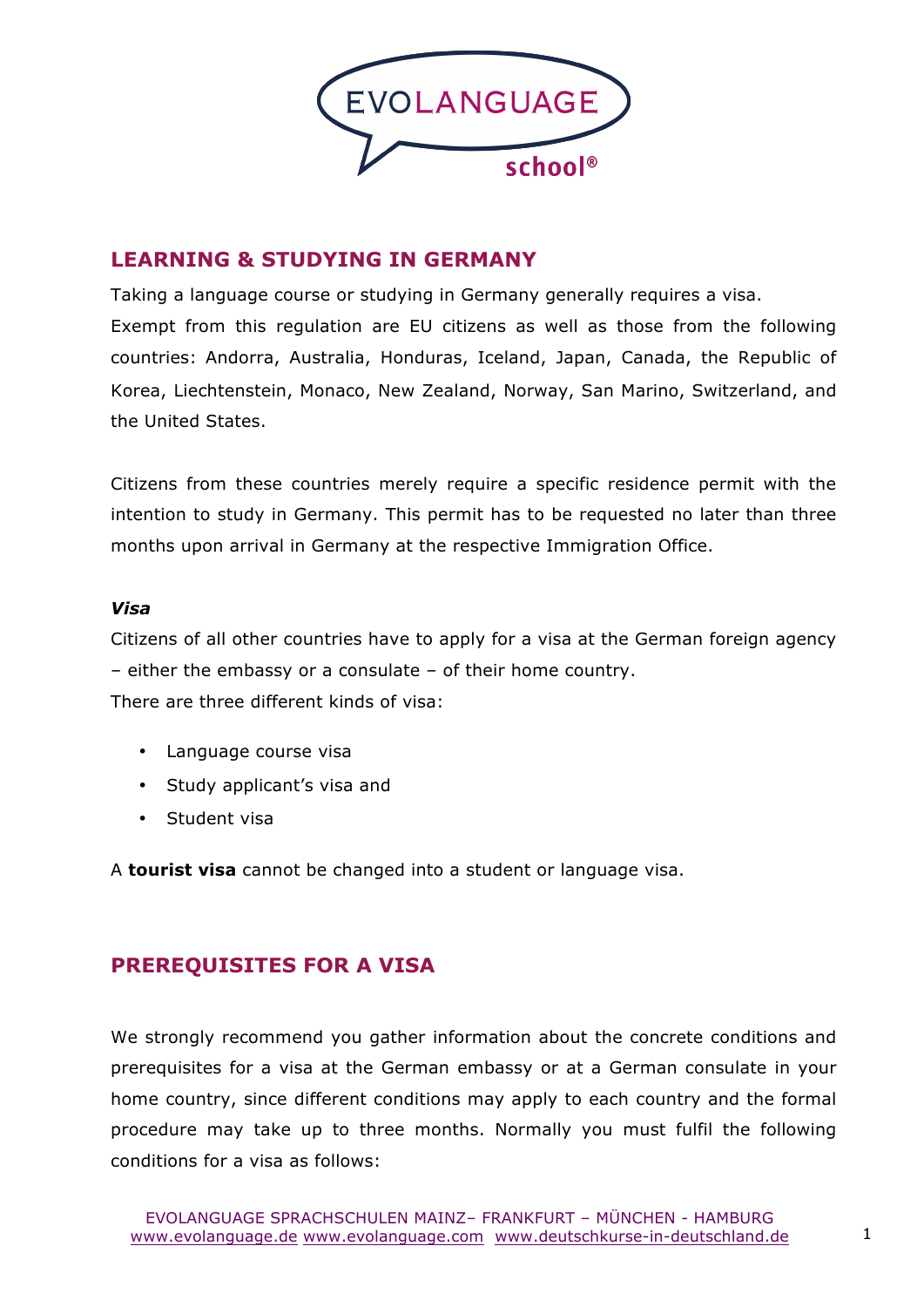

You will need sufficient financial means for both your language course as well as your everyday expenditures throughout your entire stay in the Federal Republic of Germany. You may be requested to provide proof of these means at the German embassy or consulate.

For the application, all the documents (see below) have to be complete. For the actual application you will need:

- a valid passport
- application forms completed
- two photographs
- a written confirmation by your parents or any other person that they will provide the necessary financial means for your stay in Germany (declaration of liability)
- proof of medical insurance for the duration of your stay
- proof of residence

# **LANGUAGE VISA**

A language visa entitles its holder exclusively to participation in a language course and may not be changed into a student visa. If you do not wish to rule out successive study in Germany you will have to note this in your application.

A specific requirement for a language visa is the written confirmation of a German language school or institute testifying to your registration for a language course comprising no less than 20 units a week. You will receive such a confirmation from EVOLANGUAGE if you have registered for one of our language courses from abroad.

The registration + administration fees for this service cost 200 $\varepsilon$ .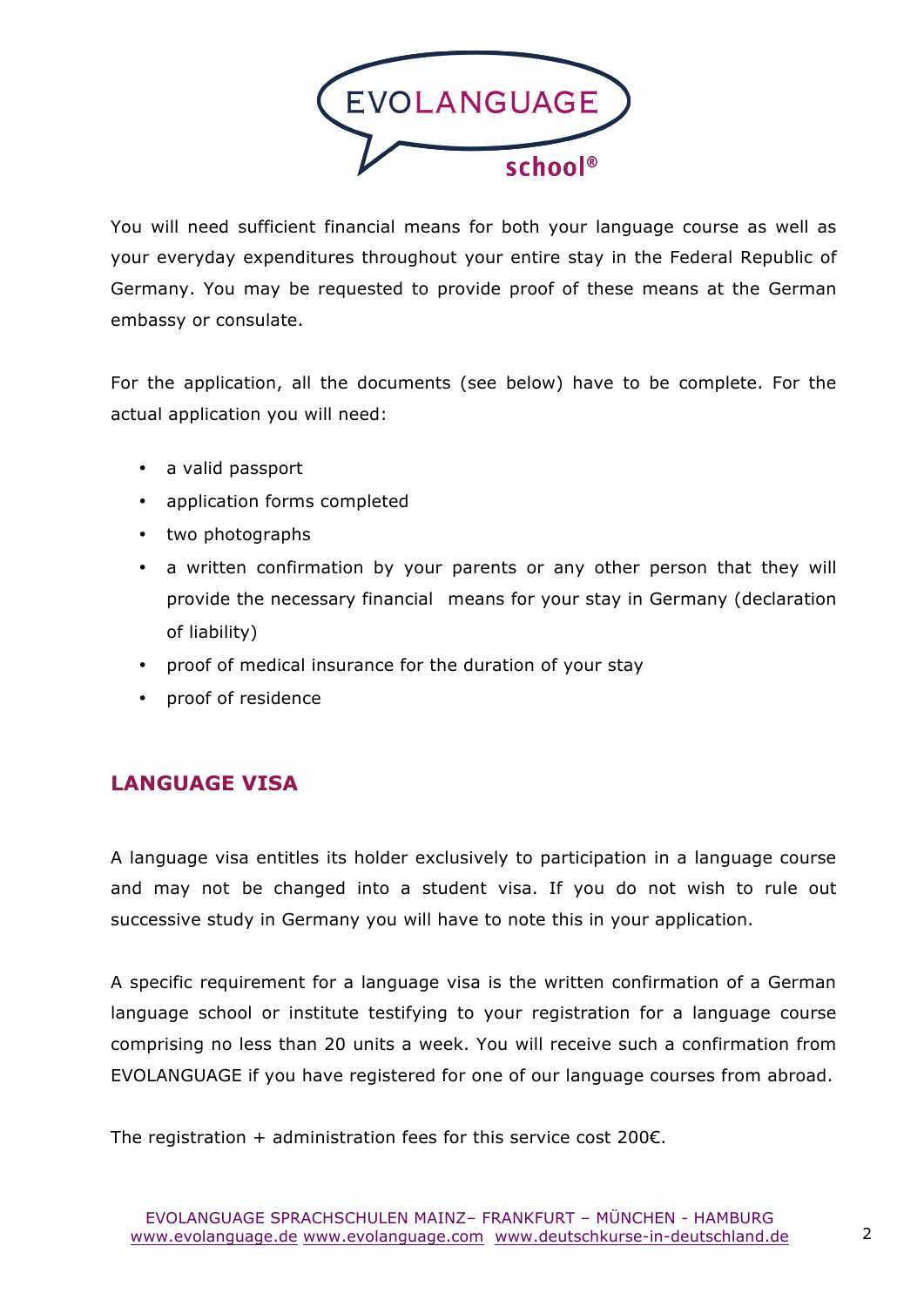

The confirmation letter shall be sent to you as soon as the complete course fees including registration and administration fees have reached our bank account.

#### *Length of stay*

A visa is generally issued for 3 months and may be extended at any of the Immigration Offices for an additional 9 months. Hence, there is a one year maximum for language visas.

Only in exceptional cases will you be allowed to change a language visa into a student visa.

### **STUDY APPLICATION VISA**

If you have not received admission to an institution of tertiary education yet, you are entitled to apply for a study application visa which is valid for 3 months and can be extended in Germany for a maximum of 6 months. During this period, you will have to prove either admission into a university (or an equivalent institution) program, to a *studienkolleg* (preparatory course) or to a language course preparing you to study in Germany.

Hence, a study application visa entitles you to participate in language courses preparing students to study in Germany.

#### *Specific Requirements*

You are required to have completed secondary education. Your diploma shall entitle you to study at a German university or an equivalent institution or to enter the studienkolleg. Please look up the respective pages at the DAAD website (www.daad.de) to make sure your secondary education diploma meets this requirement.